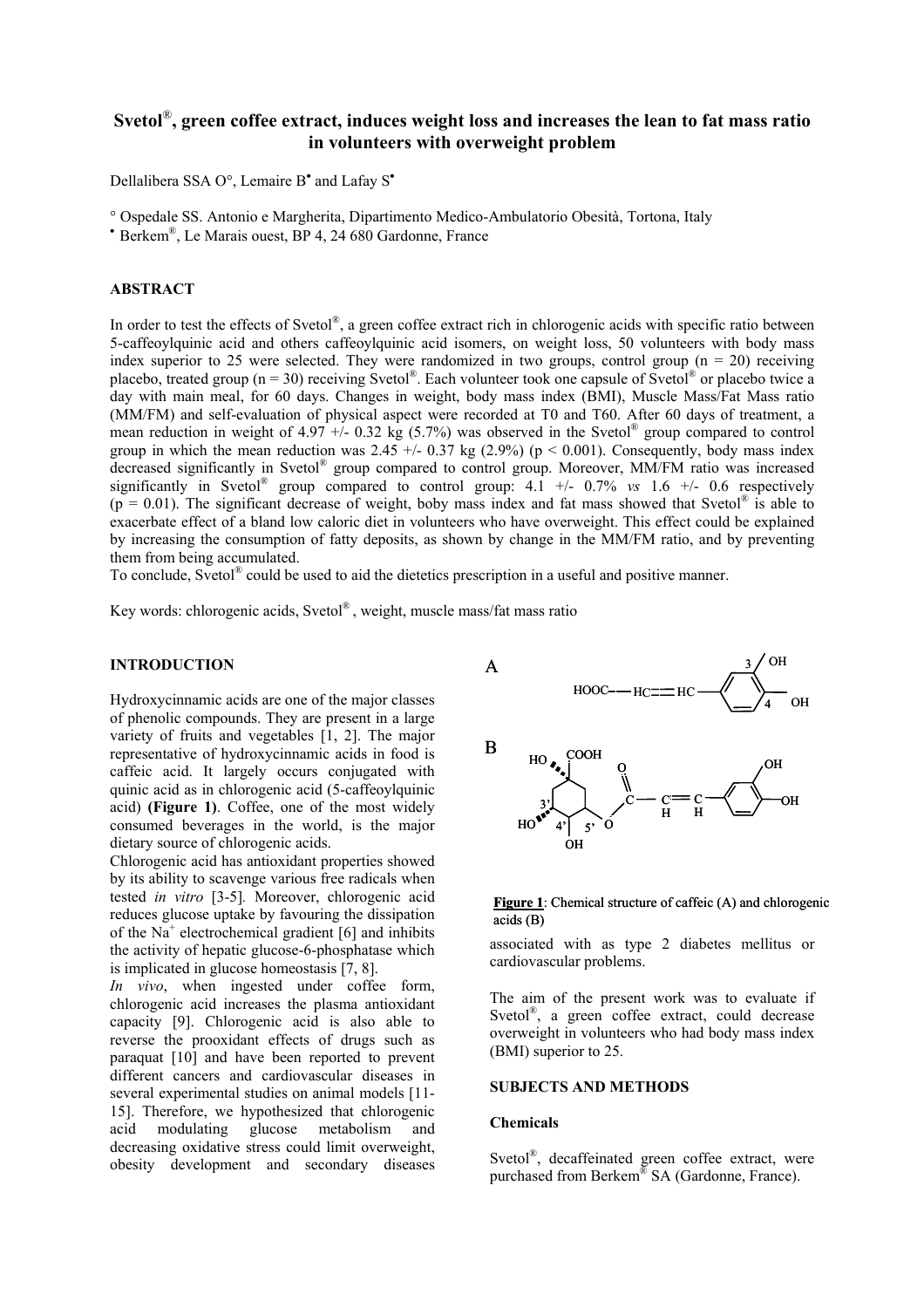### **Subjects**

Fifty volunteers of both sexes, aged from 19 to 75, were assigned at random to the group of 30 in active treatment, and 20 in placebo treatment. The participants of both groups were homogeneous in weight and muscle mass/fat mass (MM/FM) ratio, characterized by an overweight problem, BMI superior to 25, and the acceptance of a bland low caloric diet. Exclusion criteria were as follows: acute or chronic gastro-intestinal pathologies; gastro-intestinal infections and/or parasitosis; severe hyper-tension (P.A. above 120 mm.); gastrointestinal cancers; serious or chronic metabolic pathologies; big drinkers; assumption of products for the control of weight and glycaemia; a known intolerance to any of the components of the product under examination.

## **Svetol**® **supplementation**

The product was prepared in jars of 30 capsules absolutely identical. Composition of the product (active capsules) under experimentation was given in **table 1.** Placebo capsules contained the same components as the active capsule, Svetol® was substituted by an identical quantity of maltodextrin (200 mg).

|                                         | mg/capsule     |
|-----------------------------------------|----------------|
| Svetol <sup>®</sup>                     | 200            |
| <b>Starch</b>                           | 0.04           |
| Magnesium stereate<br>Silica micronized | 0.015<br>0.008 |
| White gelatine                          | 0.087          |

**Table 1**: Composition of the Svetol® capsule

### **Study design**

Volunteers took one capsule with each main meal, twice a day, for 60 days. Every participant was given treatment sufficient for 30 days (two jars) when they began the study (T0) and the rest (two jars) at the T30 day.

### **Data collection and parameters of evaluation**

In the course of the first check-up, the following data were gathered: age, height, sex, weight, BMI, MM/FM ratio, self-evaluation of physical aspect.

Changes in weight, BMI, MM/FM ratio, selfevaluation of physical aspect were recorded again at T60. An evaluation of compliance and verification of the presence of side effects was undertaken at T30 and T60.

MM/FM ratio was determined by Bioelectric Impedance Analysis. Self-evaluation of physical aspect was done by scale from  $0 = \text{very negative to}$  $10 =$  excellent.

### **Evaluation of effectiveness, compliance and tolerability**

At the end of treatment, effectiveness, compliance and tolerability were verified with regard to the end-points by comparing the changes in the data recorded at T60 to those at T0*.*

Therefore, changes of weight, BMI, MM/FM ratio, self-evaluation of physical aspect in the active group were compared to those recorded in the placebo group.

The effectiveness was based on those participants who completed the study. Compliance and tolerability were based on all participants.

## **Statistical analysis**

Numerical values are mean  $+/-$  SEM (n = 20 for control group or 30 for treated group). Data were entered into Instat statistical analysis program (Instat, San Diego, CA). Student t-test (parametric test) or Mann-Whitney test (non-parametric test) determined the difference between values. Differences with  $p \leq 0.05$  were considered significant.

## **RESULTS**

### **Weight loss and Body Mass Index**

After 60 days of treatment, a mean reduction in weight of  $4.97 + (-0.32 \text{ kg } (-5.7 + (-0.3\%))$  was observed in the Svetol® group compared to control group in which the mean reduction was 2.45 +/- 0.37 kg  $(-2.9 + -0.4\%)$ . These means are significantly different  $(p < 0.001)$  (Figure 2A). Consequently, body mass index decreased significantly in Svetol® group compared to control group  $(-1.9 + -0.1 \text{ kg/m}^2 \text{ vs } -0.9 + -0.1 \text{ kg/m}^2$ ; p < 0.001 ) (**Figure 2B**).

### **Muscle Mass/ Fat Mass ratio**

In Svetol® group, MM/FM ratio was increased significantly compared to control group:  $+4.1$  +/- $0.7\%$  *vs* +1.6 +/- 0.6 respectively (p =0.01) (**Figure 3**).

## **Self-evaluation of physical aspect**

No significant difference about the appearance was observed between both groups at  $T60$  (6.6 +/- 1.05 *vs*  $6.5$ <sup>+/-</sup> 1.31 for placebo and Svetol<sup>®</sup> groups respectively) but both groups observed an amelioration of the physical appearance between T0 and T60 ( $p \le 0.05$  for each group).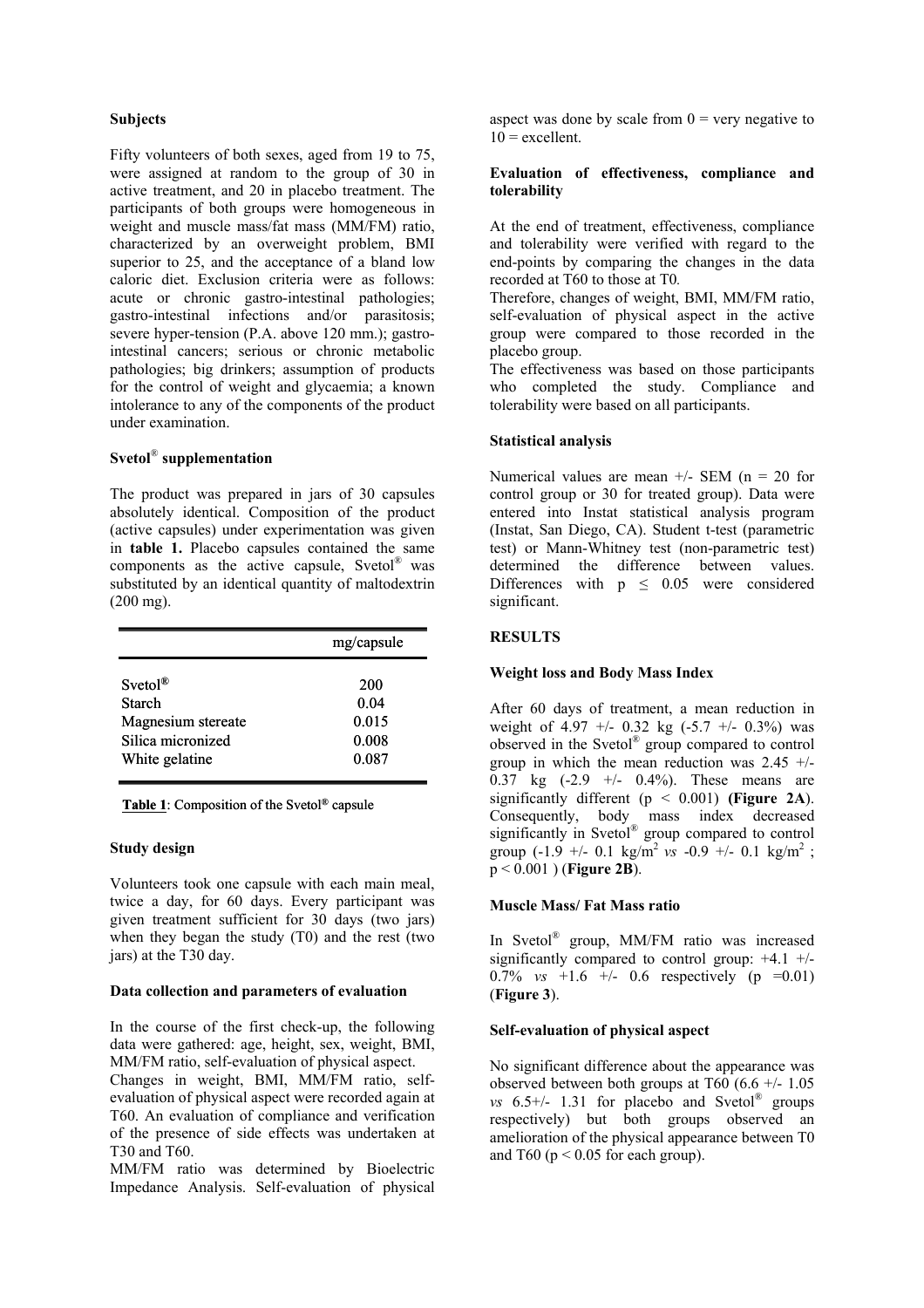

Figure 2: (A) Weight loss (%) and (B) decrease of  $\overline{BMI}$  (kg/m<sup>2</sup>) after 60 days treatment. Values are means  $\frac{1}{r}$  - SEM, n = 20 for control group, n = 30 for Svetol® group. Means are significantly different  $(*, p < 0.001$  vs. control group).



**Figure 3**: Variation of muscle Mass/ fat Mass ratio after 60 days of treatment (%). Values are means  $+/-$  SEM, n = 20 for control group, n = 30 for Svetol<sup>®</sup> group. Means are significantly different  $(**, p = 0.01$  vs. control group).

#### **DISCUSSION**

**Variation of**

Variation of

**B**

**A**

Obesity is a serious public health problem [16]. Overweight and obesity are the cause of health problems of varying degrees of seriousness: asthenia, osteo-arthicular, psychological and cardiovascular problems.

The reality is that this condition has a negative impact on the quality of life, and in the case of obesity, it can even lead to a reduction in life expectancy.

With the exception of serious neuro-endocrine pathologies the problem is caused mainly by lifestyle. A rational diet in quantity and quality, combined with some physical exercise can help to obtain some loss of weight. A change in lifestyle is

not simple so in order to reach the desired goal of controlling weight pharmaceutical products are used as well as nutritional supplements with various compositions, fat burners, all with the aim of contrasting the lack of balance between the number of calories introduced and the number of those consumed which leads to overweight. There is a relationship between the amount of carbohydrates in the diet and the amount of fats in the adipose reserves since the carbohydrates are responsible for most of the calories introduced [17] and the intake of sugars reduces energy consumption. In normal production and activity of insulin, the calories introduced are burnt up without transforming the lipids into stock. On the other hand, if the amount of glucose present in the blood is in excess with regards to its use and to the hepatic glycogenesis, this excess glucose (owing to the insulin which has been increased by the hyperglycemia) enters into the adipocytes where it is stored as fat reserves [18]. The consequences are: (i) the fat reserves are not used to produce energy; (ii) an increase of adipocytes.

In diets the lower quantity of carbohydrates consumed is a way to "force" the organism to burn up the fat which has been deposited in the adipocytes and therefore to lose weight. It is possible to improve the effect of the lower amounts of carbohydrates consumed by exploiting the hepatic activity to regulate the glycemia level. When glucose level in the blood is lower than 1g/L, the liver synthesized glucose-6-phosphate (G6P) by an hexokinase, hydrolysed G6P by means of a glucose-6-phosphatase and released glucose into the bloodstream. It's glycogenolysis. If this sequence is interrupted the fatty deposits do not increase, but are instead used for the production of energy.

The aim of the present work was to evaluate if Svetol<sup>®</sup>, green coffee extract concentrated in chlorogenic acids with specific ratio between 5 caffeoylquinic acid and others caffeoylquinic acid isomers, could decrease overweight in volunteers by fat burning action as suggested by *in vitro* studies showing inhibition of the activity of hepatic glucose-6-phosphatase by 5-caffeoylquinic acid [7, 8].

The significant decrease of weight and fat mass showed that Svetol $^{\circledR}$  is able to exacerbate effect of a bland low caloric diet in volunteers who had overweight. This effect could be explained by increasing the consumption of fatty deposits, as shown by change in the MM/FM ratio, and by preventing them from being accumulated.

From results presented here and bibliography, Svetol<sup>®</sup>'s mechanism could be proposed: first of all, associated with the diet, it inhibits glucose absorption in the small intestine[6]. In addition, by inhibiting the activity of glucose-6-phosphatase [7, 8], it limits the release of glucose into the general circulation [19, 20] and therefore limits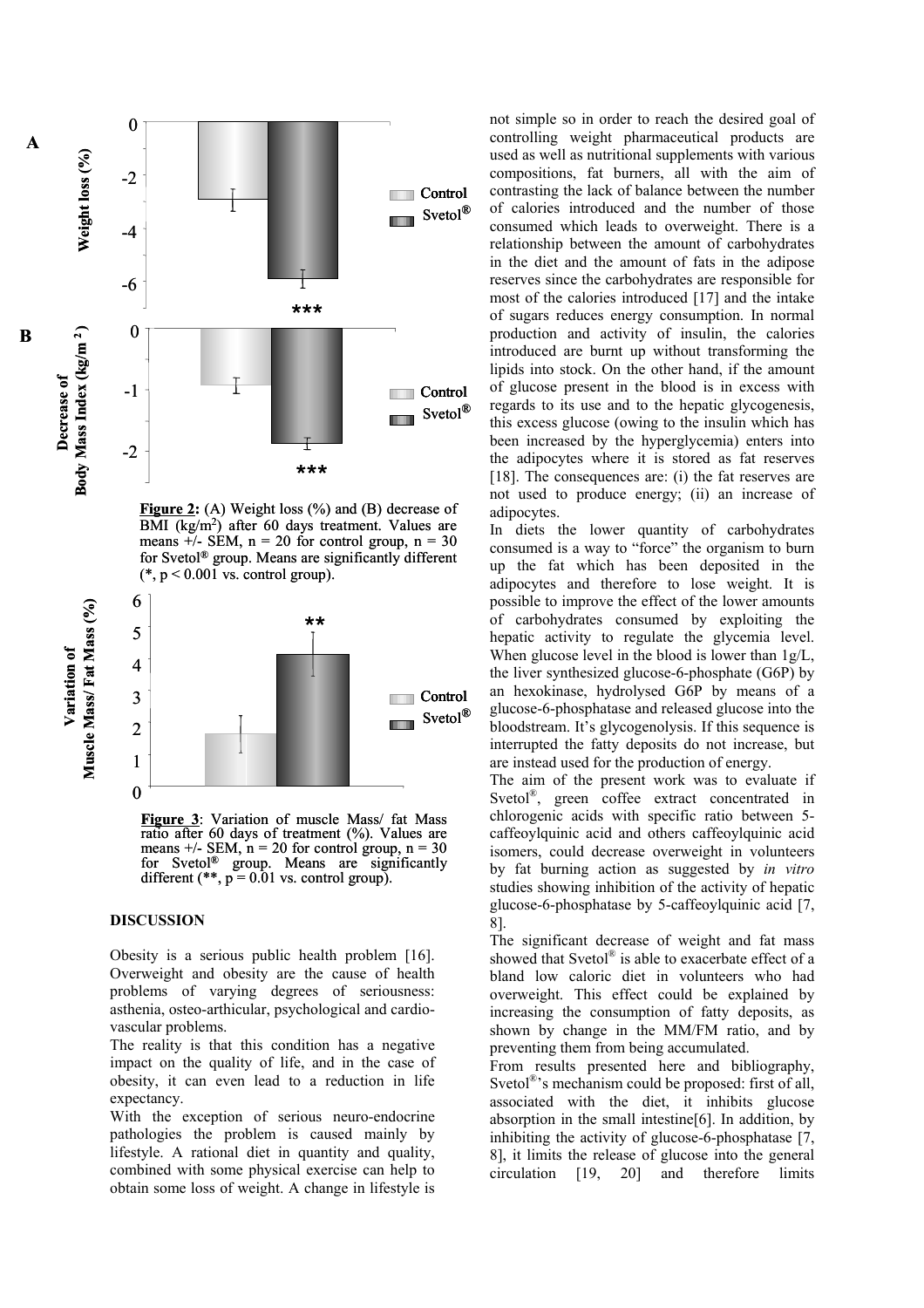insulinemia. This mechanism engenders two results: (i) less fatty deposits in the adipose tissue and a more difficult access into the adipose cells owing to a reduction in insulin activity; (ii) consumption of fat reserves, where there is a lack of glucose, as a source of energy at the disposition of the organism and therefore, as in the previous case, a case of loss of weight.

However, mechanism proposed depends on bioavailability of chlorogenic acid. Recently, fate and metabolism of chlorogenic acid (5 caffeoylquinic acid) in the gastro-intestinal tract of rats were explored to determine the form under which this ester of caffeic acid is absorbed through the different parts of the gut barrier.

After analysis of the different gastro-intestinal contents, it appeared that chlorogenic acid is stable in the stomach and the small intestine but cleaved into caffeic acid in the caecum by the microflora [21]. Consequently, stability of chlorogenic acid in the small intestine is coherent with glucose absorption inhibition in this part of the gut. Moreover, whereas it was shown that chlorogenic acid was hydrolysed into enterocytes before secretion on the serosal side [22], it was absorbed under intact form from the stomach **[21]** and found in gastric vein and aorta without conjugation (glucuronidation, sulfation or methylation). This result suggests that chlorogenic acid is able to rejoin the liver without modification, which is in accordance with its activity of hepatic glucose-6 phosphatase inhibition.

Thus, chlorogenic acid bioavailability studies supported Svetol<sup>®</sup>'s mechanism proposed.

To conclude, Svetol® has demonstrated its validity and could be used to aid the dietetics prescription in a useful and positive manner.

## **BIBLIOGRAPHY**

- 1. Clifford, M.N., Chlorogenic acids and other cinnamates - Nature, occurence and dietary burden. J. Sci. Food. Agric., 1999. 79: p. 362-372.
- 2. Manach, C., et al., Polyphenols Food sources and bioavailability. Am. J. Clin. Nutr., 2004. 79(5): p. 727-747.
- 3. Ohnishi, M., et al., Inhibitory effects of chlorogenic acids on linoleic acid peroxidation and haemolysis. Phytochemistry, 1994. 36(3): p. 579-583.
- 4. Rice-Evans, C.A., N.J. Miller, and G. Paganga, Structure-antioxidant activity relationships of flavonoids and phenolic acids. Free Rad. Biol. Med., 1996. 20(7): p. 933-956.
- 5. Foley, S., et al., Singlet oxygen quenching and the redox properties of

hydroxycinnamic acids. Free Radic Biol Med, 1999. 26(9-10): p. 1202-8.

- 6. Welsch, C.A., P.A. Lachance, and B.P. Wasserman, Dietary phenolic compounds: inhibition of sodium-dependant D-glucose uptake in rat intestinal brush border membrane vesicles. J. Nutr., 1989. 119(11): p. 1698-1704.
- 7. Arion, W.J., et al., Chlorogenic acid and hydroxynitrobenzaldehyde: new inhibitors of hepatic glucose 6-phosphatase. Arch Biochem Biophys, 1997. 339(2): p. 315- 22.
- 8. Hemmerle, H., et al., Chlorogenic acid and synthetic chlorogenic acid derivatives: novel inhibitors of hepatic glucose-6 phosphate translocase. J Med Chem, 1997. 40(2): p. 137-45.
- 9. Natella, F., et al., Coffee drinking influences plasma antioxidant capacity in humans. J Agric Food Chem, 2002. 50(21): p. 6211-6.
- 10. Tsuchiya, T., O. Suzuki, and K. Igarashi, Protective effects of chlorogenic acid on paraquat-induced oxidative stress in rats. Biosci Biotechnol Biochem, 1996. 60(5): p. 765-8.
- 11. Mori, H., et al., Inhibitory effect of chlorogenic acid on methylazoxymethanol acetate-induced carcinogenesis in large intestine and liver of hamsters. Cancer Lett, 1986. 30(1): p. 49-54.
- 12. Tanaka, T., et al., Inhibition of 4 nitroquinoline-1-oxide-induced rat tongue carcinogenesis by the naturally occurring plant phenolics caffeic, ellagic, chlorogenic and ferulic acids. Carcinogenesis, 1993. 14(7): p. 1321-5.
- 13. Tanaka, T., et al., Inhibitory effects of chlorogenic acid, reserpine, polyprenoic acid (E-5166), or coffee on hepatocarcinogenesis in rats and hamsters. Basic Life Sci, 1990. 52: p. 429-40.
- 14. Zhou, J., et al., Protective Effect of Chlorogenic Acid on Lipid-Peroxidation Induced in the Liver of Rats by Carbon-Tetrachloride or Co-60-Irradiation. Journal of Clinical Biochemistry and Nutrition, 1993. 15(2): p. 119-125.
- 15. Suzuki, A., et al., Green coffee bean extract and its metabolites have a hypotensive effect in spontaneously hypertensive rats. Hypertension Research, 2002. 25(1): p. 99-107.
- 16. Guy-Grand, B., Obésité: génétique, physiopathologie et thérapeutique à l'aube d'une révolution conceptuelle. 2005: Institut Pasteur, Centre d'information scientifique.